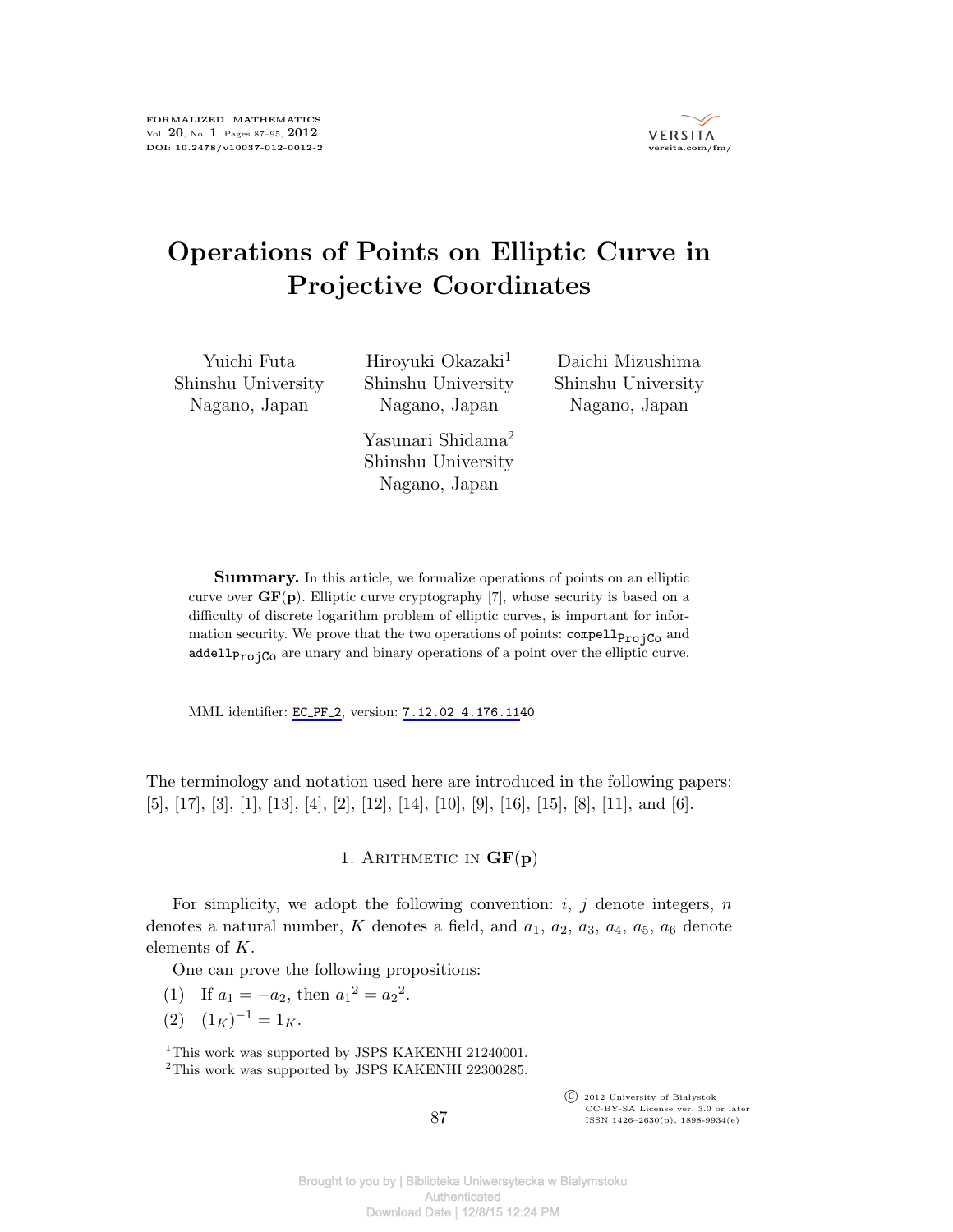88 YUICHI FUTA *et al.* 

- (3) If  $a_2 \neq 0_K$  and  $a_4 \neq 0_K$  and  $a_1 \cdot a_2^{-1} = a_3 \cdot a_4^{-1}$ , then  $a_1 \cdot a_4 = a_2 \cdot a_3$ .
- (4) If  $a_2 \neq 0_K$  and  $a_4 \neq 0_K$  and  $a_1 \cdot a_4 = a_2 \cdot a_3$ , then  $a_1 \cdot a_2^{-1} = a_3 \cdot a_4^{-1}$ .
- (5) If  $a_1 = 0_K$  and  $n > 1$ , then  $a_1^n = 0_K$ .
- (6) If  $a_1 = -a_2$ , then  $-a_1 = a_2$ .
- $(7)$   $a_1 + a_2 + a_3 + a_4 = a_4 + a_2 + a_3 + a_1$  and  $a_1 + a_2 + a_3 + a_4 = a_1 + a_4 + a_3 + a_2$ .
- $(8)$   $(a_1 + a_2 + a_3) + a_4 = a_1 + (a_2 + a_3 + a_4)$  and  $(a_1 + a_2 + a_3 + a_4) + a_5 =$  $a_1 + (a_2 + a_3 + a_4 + a_5)$ .
- (9)  $(a_1 + a_2 + a_3 + a_4 + a_5) + a_6 = a_1 + (a_2 + a_3 + a_4 + a_5 + a_6)$ .
- (10)  $a_1 \cdot a_2 \cdot a_3 \cdot a_4 = a_4 \cdot a_2 \cdot a_3 \cdot a_1$  and  $a_1 \cdot a_2 \cdot a_3 \cdot a_4 = a_1 \cdot a_4 \cdot a_3 \cdot a_2$ .
- (11)  $(a_1 \cdot a_2 \cdot a_3) \cdot a_4 = a_1 \cdot (a_2 \cdot a_3 \cdot a_4)$  and  $(a_1 \cdot a_2 \cdot a_3 \cdot a_4) \cdot a_5 = a_1 \cdot (a_2 \cdot a_3 \cdot a_4 \cdot a_5)$ .
- $(12)$   $(a_1 \cdot a_2 \cdot a_3 \cdot a_4 \cdot a_5) \cdot a_6 = a_1 \cdot (a_2 \cdot a_3 \cdot a_4 \cdot a_5 \cdot a_6)$  and  $a_1 \cdot a_2 \cdot a_3 \cdot a_4 \cdot a_5 \cdot a_6 =$  $a_1 \cdot (a_2 \cdot a_3 \cdot a_4) \cdot a_5 \cdot a_6$ .
- $(13)$   $(a_1 \cdot a_2 \cdot a_3)^n = a_1^n \cdot a_2^n \cdot a_3^n$ .
- $(14)$   $a_1 \cdot (a_2 + a_3 + a_4) = a_1 \cdot a_2 + a_1 \cdot a_3 + a_1 \cdot a_4$  and  $a_1 \cdot ((a_2 + a_3) a_4) =$  $(a_1 \cdot a_2 + a_1 \cdot a_3) - a_1 \cdot a_4$  and  $a_1 \cdot ((a_2 - a_3) + a_4) = (a_1 \cdot a_2 - a_1 \cdot a_3) + a_1 \cdot a_4$ and  $a_1 \cdot (a_2 - a_3 - a_4) = a_1 \cdot a_2 - a_1 \cdot a_3 - a_1 \cdot a_4$  and  $a_1 \cdot (-a_2 + a_3 + a_4) =$  $-a_1 \cdot a_2 + a_1 \cdot a_3 + a_1 \cdot a_4$  and  $a_1 \cdot ((-a_2 + a_3) - a_4) = (-a_1 \cdot a_2 + a_1 \cdot a_3) - a_1 \cdot a_4$ and  $a_1 \cdot ((-a_2-a_3)+a_4) = (-a_1 \cdot a_2-a_1 \cdot a_3)+a_1 \cdot a_4$  and  $a_1 \cdot (-a_2-a_3-a_4) =$  $-a_1 \cdot a_2 - a_1 \cdot a_3 - a_1 \cdot a_4.$

(15) 
$$
(a_1 + a_2) \cdot (a_1 - a_2) = a_1^2 - a_2^2
$$
.

- $(16)$   $(a_1 + a_2) \cdot ((a_1^2 a_1 \cdot a_2) + a_2^2) = a_1^3 + a_2^3.$
- $(17)$   $(a_1 a_2) \cdot (a_1^2 + a_1 \cdot a_2 + a_2^2) = a_1^3 a_2^3.$

Let *n*, *p* be natural numbers. We say that *p* is *n* or greater if and only if:

$$
(\text{Def. 1}) \quad n \le p.
$$

Let us note that there exists a natural number which is 5 or greater and prime.

The following propositions are true:

- (18) For all elements  $g_1$ ,  $g_2$ ,  $g_3$ ,  $a$  of  $GF(p)$  such that  $g_1 = i \mod p$  and  $g_2 = j \text{ mod } p \text{ and } g_3 = (i + j) \text{ mod } p \text{ holds } g_1 \cdot a + g_2 \cdot a = g_3 \cdot a.$
- (19) For all elements  $g_1, g_2, a$  of  $GF(p)$  such that  $g_1 = i \mod p$  and  $g_2 =$ *j* mod *p* and  $j = i + 1$  holds  $g_1 \cdot a + a = g_2 \cdot a$ .
- (20) For all elements  $g_4$ ,  $a$  of  $GF(p)$  such that  $g_4 = 2 \mod p$  holds  $a + a = g_4 \cdot a$ .
- (21) For all elements  $g_1, g_2, g_3, a$  of  $GF(p)$  such that  $g_1 = i \mod p$  and  $g_2 = j \text{ mod } p \text{ and } g_3 = (i - j) \text{ mod } p \text{ holds } g_1 \cdot a - g_2 \cdot a = g_3 \cdot a.$
- (22) For all elements  $g_1, g_2, a$  of  $GF(p)$  such that  $g_1 = i \mod p$  and  $g_2 =$ *j* mod *p* and  $i = j + 1$  holds  $g_1 \cdot a - g_2 \cdot a = a$ .
- (23) For all elements  $g_1, g_2, a$  of  $GF(p)$  such that  $g_1 = i \mod p$  and  $g_2 = i$ *j* mod *p* and  $i = j + 1$  holds  $g_1 \cdot a - a = g_2 \cdot a$ .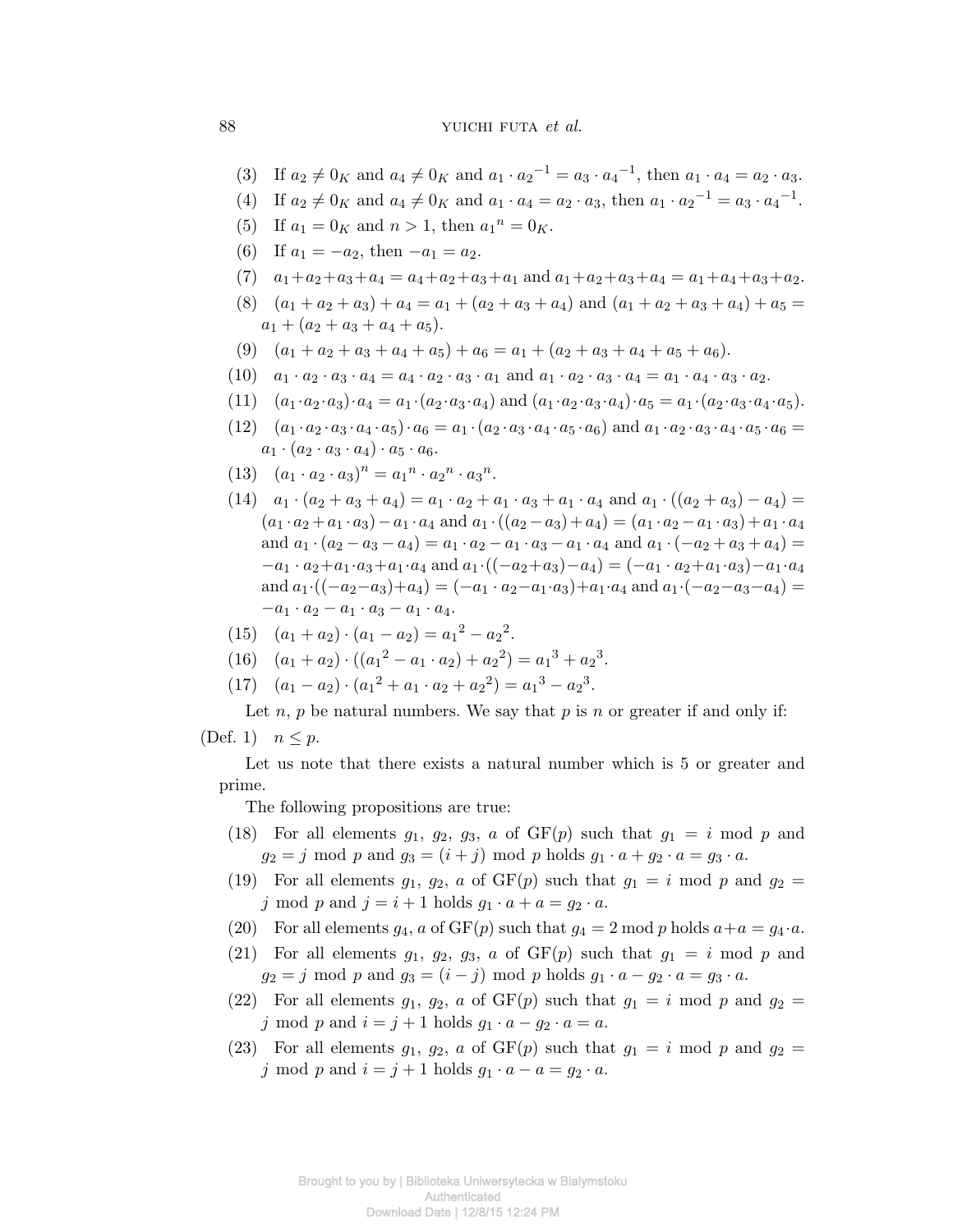- (24) For all elements  $q_4$ ,  $a$  of  $GF(p)$  such that  $q_4 = 2 \text{ mod } p$  holds  $q_4 \cdot a a = a$ .
- (25) For all elements  $g_4$ ,  $a$ ,  $b$  of  $GF(p)$  such that  $g_4 = 2 \mod p$  holds  $(a + b)^2 =$  $a^2 + g_4 \cdot a \cdot b + b^2.$
- (26) For all elements  $g_4$ ,  $a$ ,  $b$  of GF( $p$ ) such that  $g_4 = 2 \mod p$  holds  $(a b)^2 =$  $(a^2 - g_4 \cdot a \cdot b) + b^2.$
- (27) For all elements  $g_4$ ,  $a$ ,  $b$ ,  $c$ ,  $d$  of  $GF(p)$  such that  $g_4 = 2 \mod p$  holds  $(a \cdot c + b \cdot d)^2 = a^2 \cdot c^2 + g_4 \cdot a \cdot b \cdot c \cdot d + b^2 \cdot d^2.$
- (28) Let  $p$  be a prime number,  $n$  be a natural number, and  $g_4$  be an element of GF(*p*). If  $p > 2$  and  $g_4 = 2 \text{ mod } p$ , then  $g_4 \neq 0_{\text{GF}(p)}$  and  $g_4^n \neq 0_{\text{GF}(p)}$ .
- (29) Let *p* be a prime number, *n* be a natural number, and  $g_4$ ,  $g_5$  be elements of GF(*p*). If  $p > 3$  and  $g_5 = 3 \text{ mod } p$ , then  $g_5 \neq 0_{\text{GF}(p)}$  and  $g_5^n \neq 0_{\text{GF}(p)}$ .

## 2. Parameters of an Elliptic Curve

Let p be a 5 or greater prime number. The parameters of elliptic curve p yielding a subset of (the carrier of  $GF(p)$ )  $\times$  (the carrier of  $GF(p)$ ) is defined as follows:

(Def. 2) The parameters of elliptic curve  $p = \{ \langle a, b \rangle; a \text{ ranges over elements of } \}$  $GF(p)$ , *b* ranges over elements of  $GF(p)$ :  $Disc(a) \neq 0_{GF(p)}$ .

Let  $p$  be a 5 or greater prime number. Observe that the parameters of elliptic curve *p* is non empty.

Let p be a 5 or greater prime number and let z be an element of the parameters of elliptic curve p. Then  $z_1$  is an element of  $GF(p)$ . Then  $z_2$  is an element of GF(*p*).

The following proposition is true

(30) Let *p* be a 5 or greater prime number and *z* be an element of the parameters of elliptic curve *p*. Then  $p > 3$  and  $Disc(z_1) \neq 0_{GF(p)}$ .

For simplicity, we adopt the following rules:  $p_1$ ,  $p_2$ ,  $p_3$  denote sets,  $P_1$ ,  $P_2$ ,  $P_3$  denote elements of  $GF(p)$ ,  $P$  denotes an element of  $ProjCo(GF(p))$ , and  $O$ denotes an element of  $EC_{SetProjCo}(a)$ .

Let  $p$  be a prime number, let  $a, b$  be elements of  $GF(p)$ , and let  $P$  be an element of  $EC_{SetProjCo}(a)$ . The functor  $P_1$  yields an element of  $GF(p)$  and is defined as follows:

(Def. 3) If  $P = \langle p_1, p_2, p_3 \rangle$ , then  $P_1 = p_1$ .

The functor  $P_2$  yielding an element of  $GF(p)$  is defined as follows:

(Def. 4) If  $P = \langle p_1, p_2, p_3 \rangle$ , then  $P_2 = p_2$ .

The functor  $P_3$  yielding an element of  $GF(p)$  is defined by:

(Def. 5) If  $P = \langle p_1, p_2, p_3 \rangle$ , then  $P_3 = p_3$ .

We now state three propositions: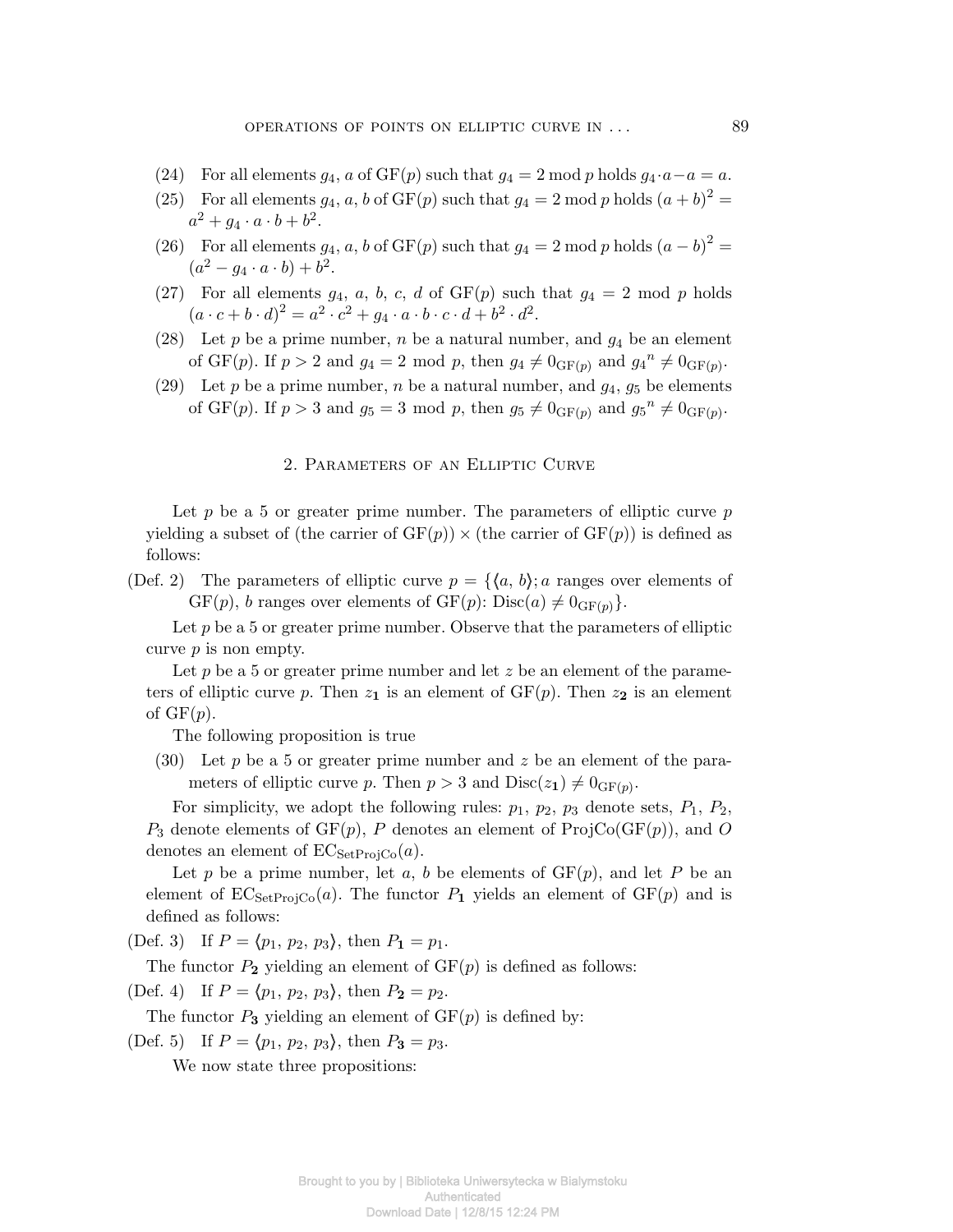# 90 yuichi futa *et al.*

- (31) For every prime number  $p$  and for all elements  $a, b$  of  $GF(p)$  and for every element *P* of  $EC_{SetProjCo}(a)$  holds  $P = \langle P_1, P_2, P_3 \rangle$ .
- (32) Let *p* be a prime number, *a*, *b* be elements of  $GF(p)$ , *P* be an element of  $EC_{SetProj} (a)$ , and Q be an element of  $ProjCo(GF(p))$ . Then  $P = Q$  if and only if the following conditions are satisfied:
	- $P_1 = Q_1$ ,
- (ii)  $P_2 = Q_2$ , and
- $P_3 = Q_3$ .
- (33) Let *p* be a prime number,  $a, b, P_1, P_2, P_3$  be elements of  $GF(p)$ , and *P* be an element of  $EC_{SetProjCo}(a)$ . If  $P = \langle P_1, P_2, P_3 \rangle$ , then  $P_1 = P_1$  and  $P_2 = P_2$  and  $P_3 = P_3$ .

Let *p* be a prime number, let *P* be an element of  $\text{ProjCo}(\text{GF}(p))$ , and let  $C_1$ be a function from (the carrier of  $GF(p)$ )  $\times$  (the carrier of  $GF(p)$ )  $\times$  (the carrier of  $GF(p)$ ) into  $GF(p)$ . We say that P is on curve defined by an equation  $C_1$  if and only if:

 $(C_1(P) = 0_{GF(p)}$ .

The following two propositions are true:

- (34) *P* is on curve defined by an equation  $EC_{WEqProiCo}(a)$  iff *P* is an element of  $EC_{SetProjCo}(a)$ .
- (35) Let p be a prime number, a, b be elements of  $GF(p)$ , and P be an element of  $EC_{SetProjCo}(a)$ . Then  $(P_2)^2 \cdot P_3 - ((P_1)^3 + a \cdot P_1 \cdot (P_3)^2 + b \cdot (P_3)^3) = 0_{GF(p)}$ . Let *p* be a prime number and let *P* be an element of  $\text{ProjCo}(\text{GF}(p))$ . The

represent point of *P* yields an element of  $\text{ProjCo}(\text{GF}(p))$  and is defined by:

(Def. 7)(i) The represent point of  $P = (P_1 \cdot (P_3)^{-1}, P_2 \cdot (P_3)^{-1}, 1)$  if  $P_3 \neq 0$ ,

- (ii) the represent point of  $P = \{0, 1, 0\}$  if  $P_3 = 0$ ,
- (iii)  $P_3 = 0$ , otherwise.

The following propositions are true:

- (36) Let *p* be a 5 or greater prime number, *z* be an element of the parameters of elliptic curve p, and P be an element of  $EC_{SetProjCo}(z_1)$ . Then the represent point of  $P \equiv P$  and the represent point of  $P \in EC_{Set}P_{\text{rojCo}}(z_1)$ .
- (37) Let p be a prime number, a, b be elements of  $GF(p)$ , and P be an element of ProjCo(GF(p)). Suppose (the represent point of  $P$ )<sub>3</sub> = 0. Then the represent point of  $P = \langle 0, 1, 0 \rangle$  and  $P_3 = 0$ .
- (38) Let p be a prime number, a, b be elements of  $GF(p)$ , and P be an element of ProjCo(GF(p)). Suppose (the represent point of  $P$ )<sub>3</sub>  $\neq$  0*.* Then the represent point of  $P = \langle P_1 \cdot (P_3)^{-1}, P_2 \cdot (P_3)^{-1}, 1 \rangle$  and  $P_3 \neq 0$ .
- (39) Let *p* be a 5 or greater prime number, *z* be an element of the parameters of elliptic curve *p*, and *P*, *Q* be elements of  $EC_{Set}P_{\text{roi}C_0}(z_1)$ . Then  $P \equiv Q$ if and only if the represent point of  $P =$  the represent point of  $Q$ .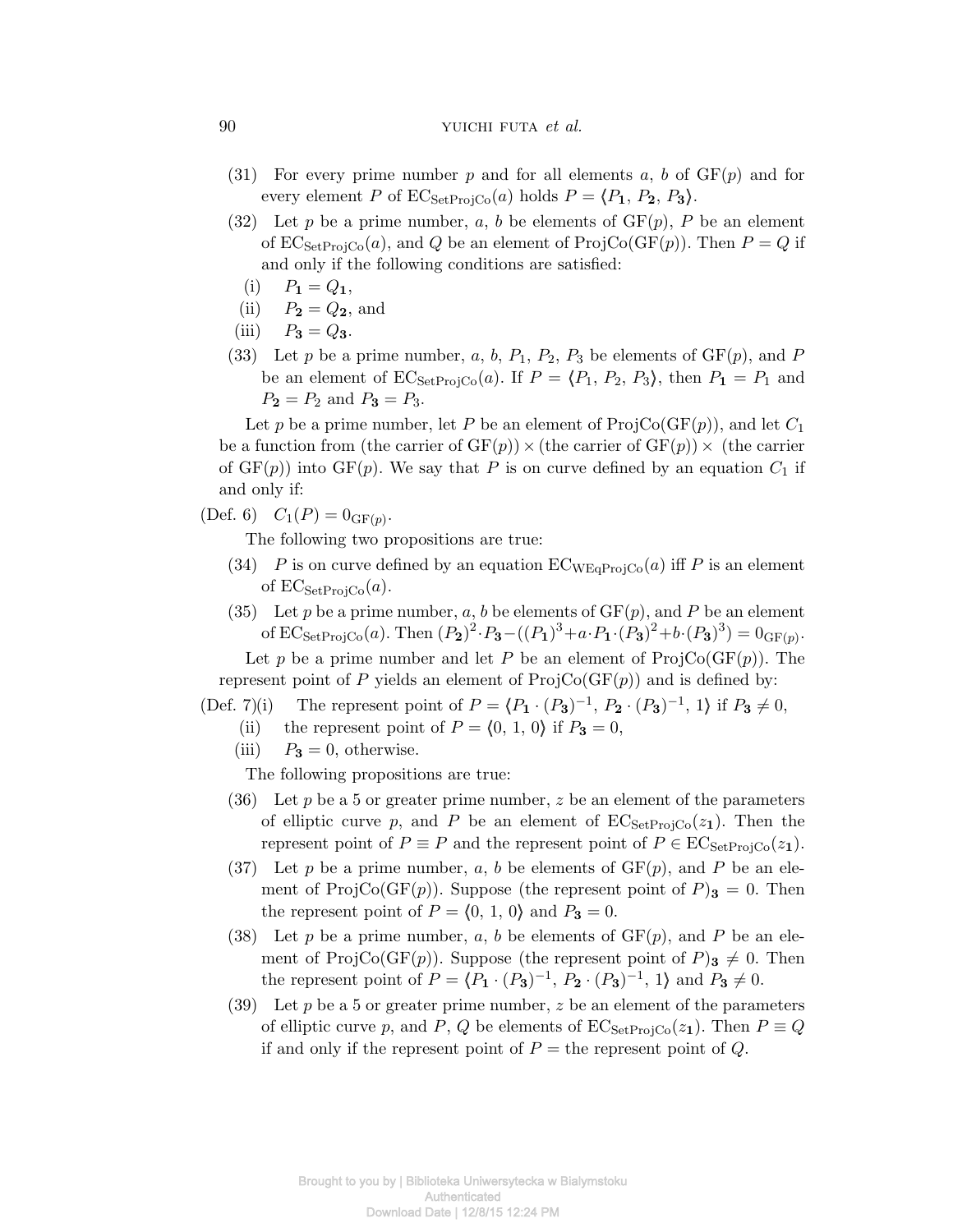3. Operations of Points on an Elliptic Curve over **GF**(**p**)

Let *p* be a 5 or greater prime number and let *z* be an element of the parameters of elliptic curve *p*. The functor compell<sub>ProjCo</sub> $(z, p)$  yields a function from  $EC_{SetProjCo}(z_1)$  into  $EC_{SetProjCo}(z_1)$  and is defined as follows:

(Def. 8) For every element *P* of  $EC_{SetProjCo}(z_1)$  holds (compell<sub>ProjCo</sub> $(z, p)(P)$ )  $\langle P_1, -P_2, P_3 \rangle$ *.* 

Let *p* be a 5 or greater prime number, let *z* be an element of the parameters of elliptic curve p, let F be a function from  $EC_{SetProjCo}(z_1)$  into  $EC_{SetProjCo}(z_1)$ , and let *P* be an element of  $EC_{SetProjCo}(z_1)$ . Then  $F(P)$  is an element of  $EC_{\text{SetProjCo}}(z_1)$ .

We now state a number of propositions:

- (40) Let *p* be a 5 or greater prime number, *z* be an element of the parameters of elliptic curve *p*, and *O* be an element of  $EC_{SetProjCo}(z_1)$ . If  $O = \langle 0, 1, \rangle$ 0), then  $(\text{compell}_{\text{ProjCo}}(z, p))(O) \equiv O.$
- (41) Let *p* be a 5 or greater prime number, *z* be an element of the parameters of elliptic curve p, and P be an element of  $EC_{SetProof}(z_1)$ . Then  $(\text{compell}_{\text{ProjCo}}(z, p))((\text{compell}_{\text{ProjCo}}(z, p))(P)) = P.$
- (42) Let *p* be a 5 or greater prime number, *z* be an element of the parameters of elliptic curve p, and P be an element of  $EC_{\text{SetProj}}(z_1)$ . Suppose  $P_3 \neq 0$ . Then the represent point of  $(\text{compell}_{\text{ProjC}_0}(z, p))(P)$ (compell<sub>ProjCo</sub> $(z, p)$ )(the represent point of *P*).
- (43) Let *p* be a 5 or greater prime number, *z* be an element of the parameters of elliptic curve *p*, and *P*, *Q* be elements of  $EC_{Set}P_{\text{roi}C_0}(z_1)$ . Then  $P = Q$ if and only if  $(\text{compell}_{\text{ProjCo}}(z, p))(P) = (\text{compell}_{\text{ProjCo}}(z, p))(Q)$ .
- (44) Let  $p$  be a 5 or greater prime number,  $z$  be an element of the parameters of elliptic curve *p*, and *P* be an element of  $EC_{SetProjCo}(z_1)$ . If  $P_3 \neq 0$ , then  $P \equiv \text{(compel}_{\text{ProjCo}}(z,p))(P)$  iff  $P_2 = 0$ *.*
- (45) Let *p* be a 5 or greater prime number, *z* be an element of the parameters of elliptic curve p, and P, Q be elements of  $EC_{SetProjCo}(z_1)$ . If  $P_3 \neq 0$ , then  $P_1 = Q_1$  and  $P_3 = Q_3$  iff  $P = Q$  or  $P = (\text{compell}_{\text{ProjCo}}(z, p))(Q)$ .
- (46) Let *p* be a 5 or greater prime number, *z* be an element of the parameters of elliptic curve *p*, and *P*, *Q* be elements of  $EC_{SetProjCo}(z_1)$ . Then  $P \equiv Q$ if and only if  $(\text{compell}_{\text{ProjCo}}(z, p))(P) \equiv (\text{compell}_{\text{ProjCo}}(z, p))(Q)$ .
- (47) Let *p* be a 5 or greater prime number, *z* be an element of the parameters of elliptic curve *p*, and *P*, *Q* be elements of  $EC_{Set}P_{\text{roiCo}}(z_1)$ . Then  $P \equiv$  $(\text{compell}_{\text{ProjCo}}(z, p))(Q)$  if and only if  $(\text{compell}_{\text{ProjCo}}(z, p))(P) \equiv Q$ .
- (48) Let *p* be a 5 or greater prime number, *z* be an element of the parameters of elliptic curve *p*, and *P*, *Q* be elements of  $EC_{SetProjCo}(z_1)$ . Suppose  $P_3 \neq$ 0 and  $Q_3 \neq 0$ . Then the represent point of  $P = \text{(compell}_{\text{ProjCo}}(z, p))$  (the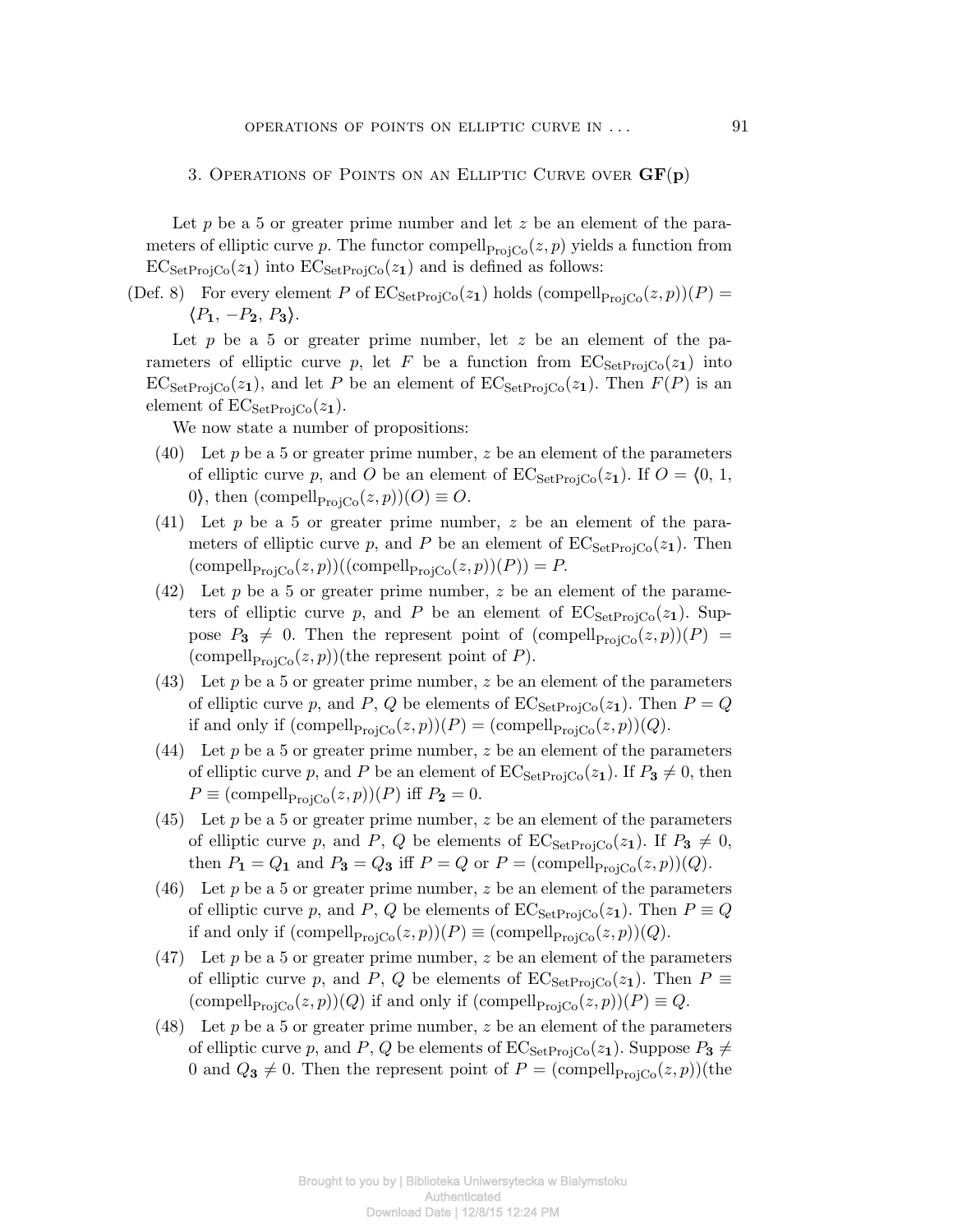represent point of *Q*) if and only if  $P \equiv \text{(compell}_{\text{Proj}(C)}(z, p))(Q)$ .

- (49) Let *p* be a 5 or greater prime number, *z* be an element of the parameters of elliptic curve *p*, and *P*, *Q* be elements of  $EC_{SetProjCo}(z_1)$ . If  $P \equiv Q$ , then  $P_2 \cdot Q_3 = Q_2 \cdot P_3$ .
- $(50)$  Let p be a 5 or greater prime number, z be an element of the parameters of elliptic curve *p*, and *P*, *Q* be elements of  $EC_{SetProjCo}(z_1)$ . Suppose  $P_3 \neq$ 0 and  $Q_3 \neq 0$ . Then  $P \equiv Q$  or  $P \equiv \text{(compel}_{\text{Proj}(\mathcal{C})}(z, p))(Q)$  if and only if  $P_1 \cdot Q_3 = Q_1 \cdot P_3$ .
- $(51)$  Let p be a 5 or greater prime number, z be an element of the parameters of elliptic curve *p*, and *P*, *Q* be elements of  $EC_{SetProjCo}(z_1)$ . If  $P_3 \neq 0$ and  $Q_3 \neq 0$  and  $P_2 \neq 0$ , then if  $P \equiv (\text{compell}_{\text{Proj}C_0}(z, p))(Q)$ , then  $P_2 \cdot Q_3 \neq Q_2 \cdot P_3$ .
- (52) Let *p* be a 5 or greater prime number, *z* be an element of the parameters of elliptic curve p, and P, Q be elements of  $EC_{\text{SetProjCo}}(z_1)$ . If  $P \not\equiv Q$  and  $P \equiv (\text{compel}_{\text{ProjCo}}(z, p))(Q)$ , then  $P_2 \cdot Q_3 \neq Q_2 \cdot P_3$ *.*
- (53) Let  $p$  be a 5 or greater prime number,  $z$  be an element of the parameters of elliptic curve  $p, q_5$  be an element of  $GF(p)$ , and P be an element of  $EC_{SetProjCo}(z_1)$ . If  $g_5 = 3 \text{ mod } p$  and  $P_2 = 0 \text{ and } P_3 \neq 0$ , then  $z_1 \cdot (P_3)^2 +$  $g_5 \cdot (P_1)^2 \neq 0.$
- (54) Let *p* be a 5 or greater prime number, *z* be an element of the parameters of elliptic curve  $p$ ,  $g_4$ ,  $g_6$ ,  $g_7$ ,  $g_8$  be elements of  $GF(p)$ ,  $P$ ,  $Q$  be elements of  $EC_{SetProjCo}(z_1)$ , and *R* be an element of (the carrier of  $GF(p)$ )  $\times$  (the carrier of  $GF(p)$   $\times$  (the carrier of  $GF(p)$ ). Suppose that
- (i)  $q_4 = 2 \mod p$ ,
- (ii)  $q_6 = Q_2 \cdot P_3 P_2 \cdot Q_3$
- $(iii)$   $q_7 = Q_1 \cdot P_3 P_1 \cdot Q_3$
- (iv)  $g_8 = g_6^2 \cdot P_3 \cdot Q_3 g_7^3 g_4 \cdot g_7^2 \cdot P_1 \cdot Q_3$ , and
- (v)  $R = \langle g_7 \cdot g_8, g_6 \cdot (g_7^2 \cdot P_1 \cdot Q_3 g_8) g_7^3 \cdot P_2 \cdot Q_3, g_7^3 \cdot P_3 \cdot Q_3 \rangle.$ Then  $g_7 \cdot P_3 \cdot R_2 = -(g_6 \cdot (R_1 \cdot P_3 - P_1 \cdot R_3) + g_7 \cdot P_2 \cdot R_3).$
- (55) Let *p* be a 5 or greater prime number, *z* be an element of the parameters of elliptic curve  $p$ ,  $g_4$ ,  $g_6$ ,  $g_7$ ,  $g_8$  be elements of  $GF(p)$ ,  $P$ ,  $Q$  be elements of  $EC_{SetProjCo}(z_1)$ , and *R* be an element of (the carrier of  $GF(p)$ )  $\times$  (the carrier of  $GF(p)$   $\times$  (the carrier of  $GF(p)$ ). Suppose that
	- (i)  $g_4 = 2 \text{ mod } p$ ,
- $(iii)$   $q_6 = Q_2 \cdot P_3 P_2 \cdot Q_3$
- $q_7 = Q_1 \cdot P_3 P_1 \cdot Q_3$
- $(jiv)$   $g_8 = g_6^2 \cdot P_3 \cdot Q_3 g_7^3 g_4 \cdot g_7^2 \cdot P_1 \cdot Q_3$ , and

Download Date | 12/8/15 12:24 PM

(v)  $R = \langle g_7 \cdot g_8, g_6 \cdot (g_7^2 \cdot P_1 \cdot Q_3 - g_8) - g_7^3 \cdot P_2 \cdot Q_3, g_7^3 \cdot P_3 \cdot Q_3 \rangle.$ Then  $-g_7^2 \cdot (P_3 \cdot Q_3 \cdot R_1 + P_3 \cdot Q_1 \cdot R_3 + P_1 \cdot Q_3 \cdot R_3) + P_3 \cdot Q_3 \cdot R_3 \cdot g_6^2 =$  $0_{\text{GF}(p)}$ .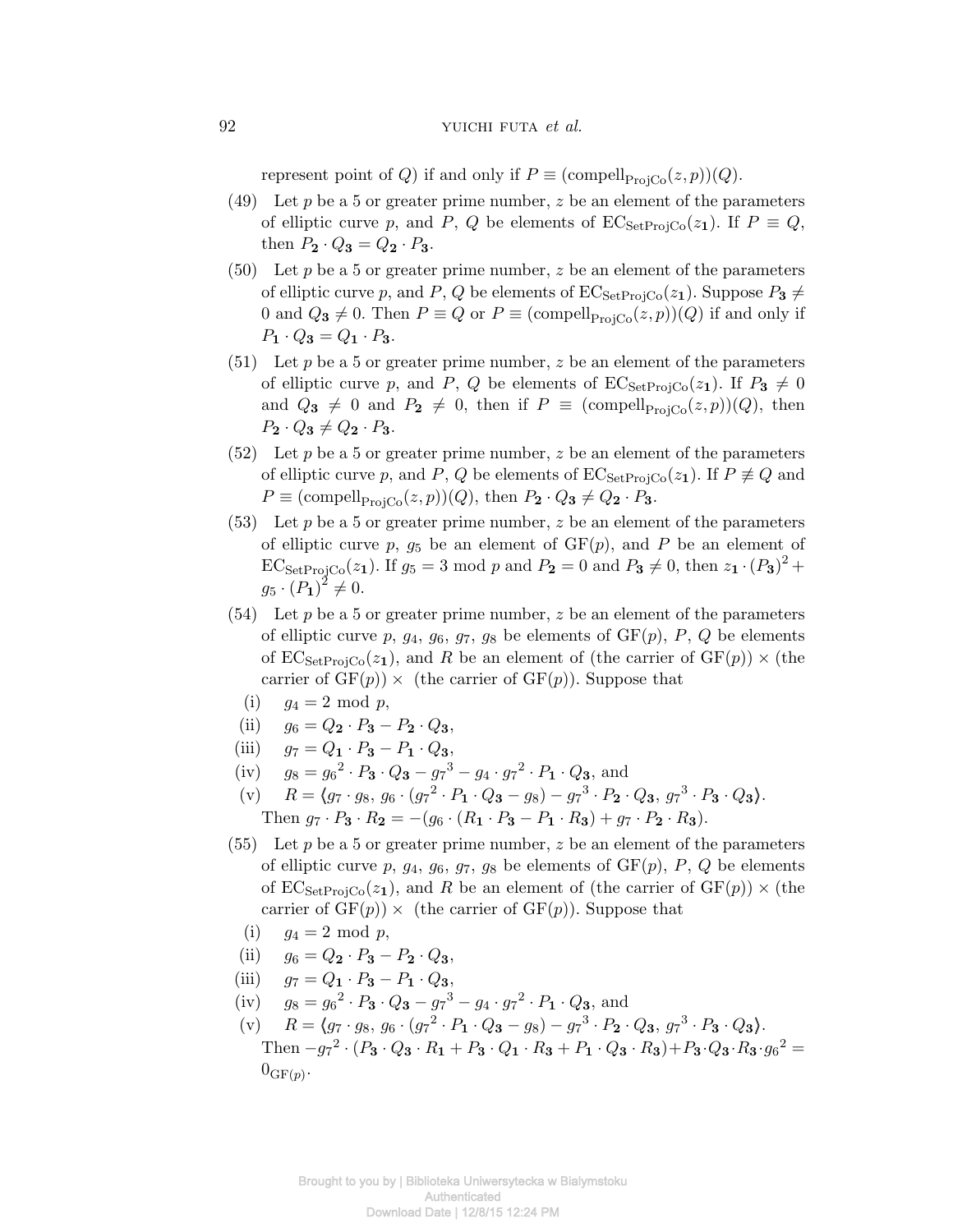- (56) Let *p* be a 5 or greater prime number, *z* be an element of the parameters of elliptic curve  $p$ ,  $g_4$ ,  $g_6$ ,  $g_7$ ,  $g_8$  be elements of  $GF(p)$ ,  $P$ ,  $Q$  be elements of  $EC_{SetProjC_0}(z_1)$ , and R be an element of (the carrier of  $GF(p)$ )  $\times$  (the carrier of  $GF(p)$ )  $\times$  (the carrier of  $GF(p)$ ). Suppose that
	- (i)  $q_4 = 2 \mod p$ ,
- (ii)  $q_6 = Q_2 \cdot P_3 P_2 \cdot Q_3$
- $q_7 = Q_1 \cdot P_3 P_1 \cdot Q_3$
- $(jiv)$   $g_8 = g_6^2 \cdot P_3 \cdot Q_3 g_7^3 g_4 \cdot g_7^2 \cdot P_1 \cdot Q_3$ , and
- (v)  $R = \langle g_7 \cdot g_8, g_6 \cdot (g_7^2 \cdot P_1 \cdot Q_3 g_8) g_7^3 \cdot P_2 \cdot Q_3, g_7^3 \cdot P_3 \cdot Q_3 \rangle.$ Then  $z_2 \cdot g_7^2 \cdot (P_3)^2 \cdot Q_3 \cdot R_3 = -g_7^2 \cdot P_3 \cdot P_1 \cdot Q_1 \cdot R_1 + (g_7 \cdot P_2 - g_6 \cdot P_1)^2$ .  $Q_3 \cdot R_3$ *.*
- (57) Let  $p$  be a 5 or greater prime number,  $z$  be an element of the parameters of elliptic curve  $p$ ,  $g_4$ ,  $g_6$ ,  $g_7$ ,  $g_8$  be elements of  $GF(p)$ ,  $P$ ,  $Q$  be elements of  $EC_{SetProj}(z_1)$ , and R be an element of (the carrier of  $GF(p)$ )  $\times$  (the carrier of  $GF(p)$ )  $\times$  (the carrier of  $GF(p)$ ). Suppose that

$$
(i) \t g_4 = 2 \bmod p,
$$

- $(iii)$   $q_6 = Q_2 \cdot P_3 P_2 \cdot Q_3$
- $(iii)$   $q_7 = Q_1 \cdot P_3 P_1 \cdot Q_3$
- $(jiv)$   $g_8 = g_6^2 \cdot P_3 \cdot Q_3 g_7^3 g_4 \cdot g_7^2 \cdot P_1 \cdot Q_3$ , and
- (v)  $R = \langle g_7 \cdot g_8, g_6 \cdot (g_7^2 \cdot P_1 \cdot Q_3 g_8) g_7^3 \cdot P_2 \cdot Q_3, g_7^3 \cdot P_3 \cdot Q_3 \rangle.$ Then  $z_1 \cdot g_7^2 \cdot P_3 \cdot Q_3 \cdot R_3 = g_7^2 \cdot (P_1 \cdot Q_1 \cdot R_3 + P_3 \cdot Q_1 \cdot R_1 + P_1 \cdot Q_3 \cdot$  $R_1$ ) +  $g_4 \cdot g_6 \cdot Q_3 \cdot R_3 \cdot (g_7 \cdot P_2 - g_6 \cdot P_1)$ .
- (58) Let *p* be a 5 or greater prime number, *z* be an element of the parameters of elliptic curve  $p$ ,  $g_4$ ,  $g_6$ ,  $g_7$ ,  $g_8$  be elements of  $GF(p)$ ,  $P$ ,  $Q$  be elements of  $EC_{\text{SetProj}}(z_1)$ , and R be an element of (the carrier of  $GF(p) \times$  (the carrier of  $GF(p)$   $\times$  (the carrier of  $GF(p)$ ). Suppose that
	- (i)  $q_4 = 2 \mod p$ ,
- (ii)  $q_6 = Q_2 \cdot P_3 P_2 \cdot Q_3$
- $(iii)$   $q_7 = Q_1 \cdot P_3 P_1 \cdot Q_3$
- $(jiv)$   $g_8 = g_6^2 \cdot P_3 \cdot Q_3 g_7^3 g_4 \cdot g_7^2 \cdot P_1 \cdot Q_3$ , and
- (v)  $R = \langle g_7 \cdot g_8, g_6 \cdot (g_7^2 \cdot P_1 \cdot Q_3 g_8) g_7^3 \cdot P_2 \cdot Q_3, g_7^3 \cdot P_3 \cdot Q_3 \rangle.$ Then  $g_7^2 \cdot (P_3)^2 \cdot Q_3 \cdot ((R_2)^2 \cdot R_3 - ((R_1)^3 + z_1 \cdot R_1 \cdot (R_3)^2 + z_2 \cdot (R_3)^3)) = 0_{\text{GF}(p)}$ .
- (59) Let *p* be a 5 or greater prime number, *z* be an element of the parameters of elliptic curve *p*,  $g_4$ ,  $g_5$ ,  $g_{11}$ ,  $g_9$ ,  $g_6$ ,  $g_7$ ,  $g_8$ ,  $g_{10}$  be elements of  $GF(p)$ , *P* be an element of  $EC_{SetProjCo}(z_1)$ , and R be an element of (the carrier of  $GF(p)) \times$  (the carrier of  $GF(p)) \times$  (the carrier of  $GF(p)$ ). Suppose that  $g_4 = 2 \text{ mod } p$  and  $g_5 = 3 \text{ mod } p$  and  $g_{11} = 4 \text{ mod } p$  and  $g_9 = 8 \text{ mod } p$ and  $g_6 = z_1 \cdot (P_3)^2 + g_5 \cdot (P_1)^2$  and  $g_7 = P_2 \cdot P_3$  and  $g_8 = P_1 \cdot P_2 \cdot g_7$  and  $g_{10} = g_6^2 - g_9 \cdot g_8$  and  $R = \langle g_4 \cdot g_{10} \cdot g_7, g_6 \cdot (g_{11} \cdot g_8 - g_{10}) - g_9 \cdot (P_2)^2 \cdot g_7^2$  $g_9 \cdot g_7^3$ . Then  $g_4 \cdot g_7 \cdot P_3 \cdot R_2 = -(g_6 \cdot (P_3 \cdot R_1 - P_1 \cdot R_3) + g_4 \cdot g_7 \cdot P_2 \cdot R_3)$ .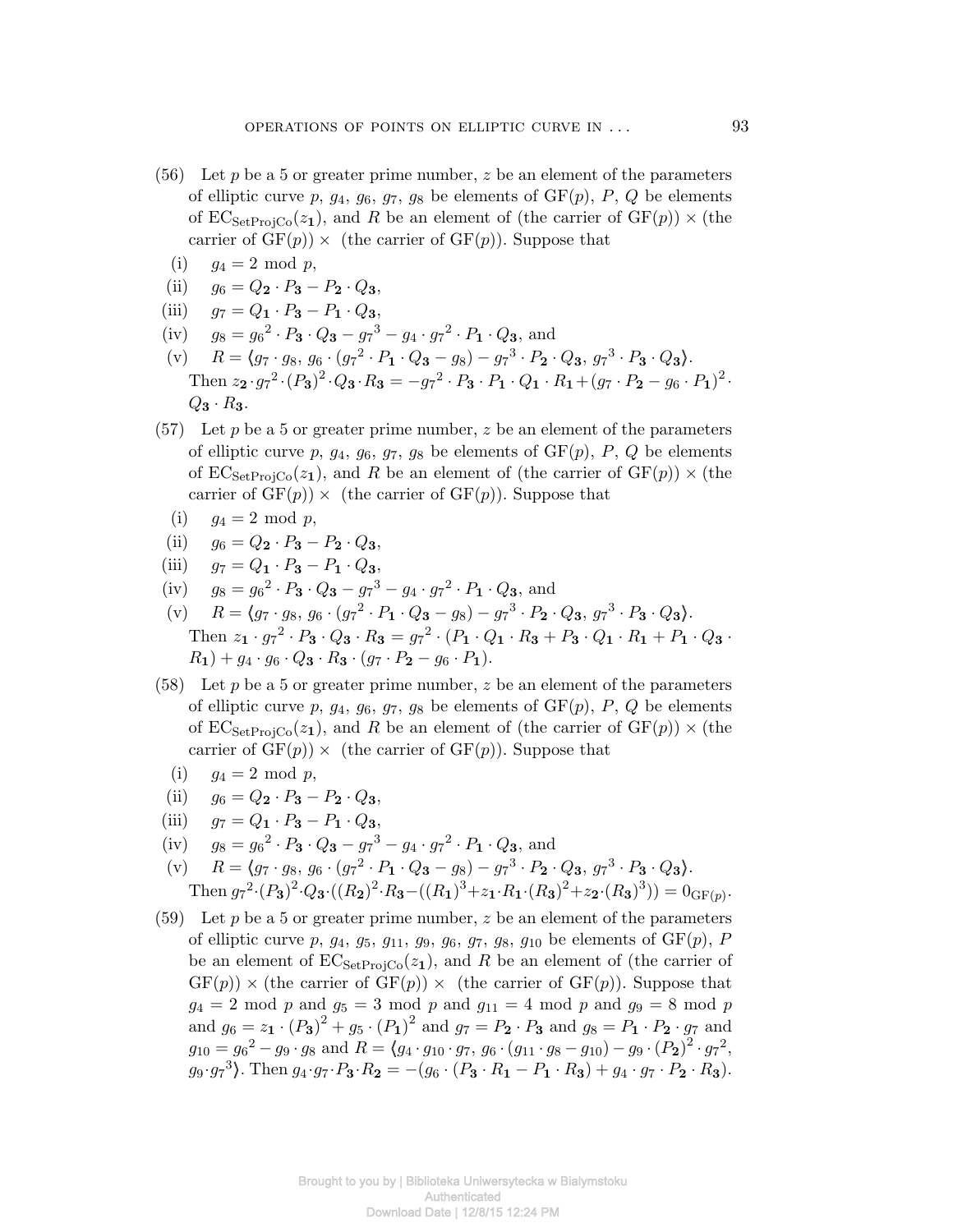## 94 yuichi futa *et al.*

- (60) Let  $p$  be a 5 or greater prime number,  $z$  be an element of the parameters of elliptic curve  $p, g_4, g_5, g_{11}, g_9, g_6, g_7, g_8, g_{10}$  be elements of  $GF(p), P$ be an element of  $EC_{Set}P_{\text{roi}Co}(z_1)$ , and R be an element of (the carrier of  $GF(p)) \times$  (the carrier of  $GF(p)) \times$  (the carrier of  $GF(p)$ ). Suppose that  $g_4 = 2 \text{ mod } p \text{ and } g_5 = 3 \text{ mod } p \text{ and } g_{11} = 4 \text{ mod } p \text{ and } g_9 = 8 \text{ mod } p$ and  $g_6 = z_1 \cdot (P_3)^2 + g_5 \cdot (P_1)^2$  and  $g_7 = P_2 \cdot P_3$  and  $g_8 = P_1 \cdot P_2 \cdot g_7$  and  $g_{10} = g_6^2 - g_9 \cdot g_8$  and  $R = \langle g_4 \cdot g_{10} \cdot g_7, g_6 \cdot (g_{11} \cdot g_8 - g_{10}) - g_9 \cdot (P_2)^2 \cdot g_7^2$  $g_9 \cdot g_7^3$ . Then  $g_{11} \cdot g_7^2 \cdot P_3 \cdot R_1 = R_3 \cdot (g_6^2 \cdot P_3 - g_9 \cdot g_7^2 \cdot P_1)$ .
- (61) Let  $p$  be a 5 or greater prime number,  $z$  be an element of the parameters of elliptic curve *p*,  $g_4$ ,  $g_5$ ,  $g_{11}$ ,  $g_9$ ,  $g_6$ ,  $g_7$ ,  $g_8$ ,  $g_{10}$  be elements of  $GF(p)$ , *P* be an element of  $EC_{SetProjCo}(z_1)$ , and R be an element of (the carrier of  $GF(p)) \times$  (the carrier of  $GF(p)) \times$  (the carrier of  $GF(p)$ ). Suppose that  $g_4 = 2 \text{ mod } p$  and  $g_5 = 3 \text{ mod } p$  and  $g_{11} = 4 \text{ mod } p$  and  $g_9 = 8 \text{ mod } p$  and  $g_6 = z_1 \cdot (P_3)^2 + g_5 \cdot (P_1)^2$  and  $g_7 = P_2 \cdot P_3$  and  $g_8 = P_1 \cdot P_2 \cdot g_7$  and  $g_{10} =$  $g_6^2 - g_9 \cdot g_8$  and  $R = \langle g_4 \cdot g_{10} \cdot g_7, g_6 \cdot (g_{11} \cdot g_8 - g_{10}) - g_9 \cdot (P_2)^2 \cdot g_7^2, g_9 \cdot g_7^3 \rangle$ . Then  $g_{11} \cdot g_7^2 \cdot (P_3)^2 \cdot (z_2 \cdot R_3) = R_3 \cdot (g_4 \cdot g_7 \cdot P_2 - g_6 \cdot P_1)^2 - g_{11} \cdot g_7^2 \cdot (P_1)^2 \cdot R_1.$
- (62) Let  $p$  be a 5 or greater prime number,  $z$  be an element of the parameters of elliptic curve *p*,  $g_4$ ,  $g_5$ ,  $g_{11}$ ,  $g_9$ ,  $g_6$ ,  $g_7$ ,  $g_8$ ,  $g_{10}$  be elements of  $GF(p)$ , *P* be an element of  $EC_{SetProj}(z_1)$ , and R be an element of (the carrier of  $GF(p)) \times (the carrier of GF(p)) \times (the carrier of GF(p)).$  Suppose that  $g_4 = 2 \text{ mod } p$  and  $g_5 = 3 \text{ mod } p$  and  $g_{11} = 4 \text{ mod } p$  and  $g_9 = 8 \text{ mod } p$ and  $g_6 = z_1 \cdot (P_3)^2 + g_5 \cdot (P_1)^2$  and  $g_7 = P_2 \cdot P_3$  and  $g_8 = P_1 \cdot P_2 \cdot g_7$  and  $g_{10} = g_6^2 - g_9 \cdot g_8$  and  $R = \langle g_4 \cdot g_{10} \cdot g_7, g_6 \cdot (g_{11} \cdot g_8 - g_{10}) - g_9 \cdot (P_2)^2 \cdot g_7^2$ ,  $g_9 \cdot g_7^3$ . Then  $g_4 \cdot g_7^2 \cdot (P_3)^2 \cdot (z_1 \cdot R_3) = g_6 \cdot P_3 \cdot R_3 \cdot (g_4 \cdot g_7 \cdot P_2 - g_6 \cdot P_3)$  $P_1$ ) +  $g_7{}^2 \cdot (g_{11} \cdot P_1 \cdot P_3 \cdot R_1 + g_4 \cdot (P_1)^2 \cdot R_3)$ .
- (63) Let *p* be a 5 or greater prime number, *z* be an element of the parameters of elliptic curve  $p, g_4, g_5, g_{11}, g_9, g_6, g_7, g_8, g_{10}$  be elements of  $GF(p), P$ be an element of  $EC_{Set}P_{\text{roi}Co}(z_1)$ , and R be an element of (the carrier of  $GF(p)) \times$  (the carrier of  $GF(p)) \times$  (the carrier of  $GF(p)$ ). Suppose that  $g_4 = 2 \text{ mod } p$  and  $g_5 = 3 \text{ mod } p$  and  $g_{11} = 4 \text{ mod } p$  and  $g_9 = 8 \text{ mod } p$  and  $g_6 = z_1 \cdot (P_3)^2 + g_5 \cdot (P_1)^2$  and  $g_7 = P_2 \cdot P_3$  and  $g_8 = P_1 \cdot P_2 \cdot g_7$  and  $g_{10} =$  $g_6^2 - g_9 \cdot g_8$  and  $R = \langle g_4 \cdot g_{10} \cdot g_7, g_6 \cdot (g_{11} \cdot g_8 - g_{10}) - g_9 \cdot (P_2)^2 \cdot g_7^2, g_9 \cdot g_7^3 \rangle.$ Then  $g_{11} \cdot g_7^2 \cdot (P_3)^2 \cdot ((R_2)^2 \cdot R_3 - ((R_1)^3 + z_1 \cdot R_1 \cdot (R_3)^2 + z_2 \cdot (R_3)^3)) = 0_{\text{GF}(p)}$ .

Let p be a 5 or greater prime number and let z be an element of the parameters of elliptic curve p. The functor addell $p_{\text{rojCo}}(z, p)$  yields a function from  $EC_{SetProjCo}(z_1) \times EC_{SetProjCo}(z_1)$  into  $EC_{SetProjCo}(z_1)$  and is defined by the condition (Def. 9).

- (Def. 9) Let *P*, *Q*, *O* be elements of  $EC_{Set}P_{\text{roi}Co}(z_1)$  such that  $O = \langle 0, 1, 0 \rangle$ . Then
	- (i) if  $P \equiv O$ , then  $(\text{addell}_{\text{ProjCo}}(z, p))(P, Q) = Q$ ,
	- (ii) if  $Q \equiv O$  and  $P \not\equiv O$ , then  $(\text{addell}_{\text{Proj}(\mathcal{C})}(z, p))(P, Q) = P$ ,